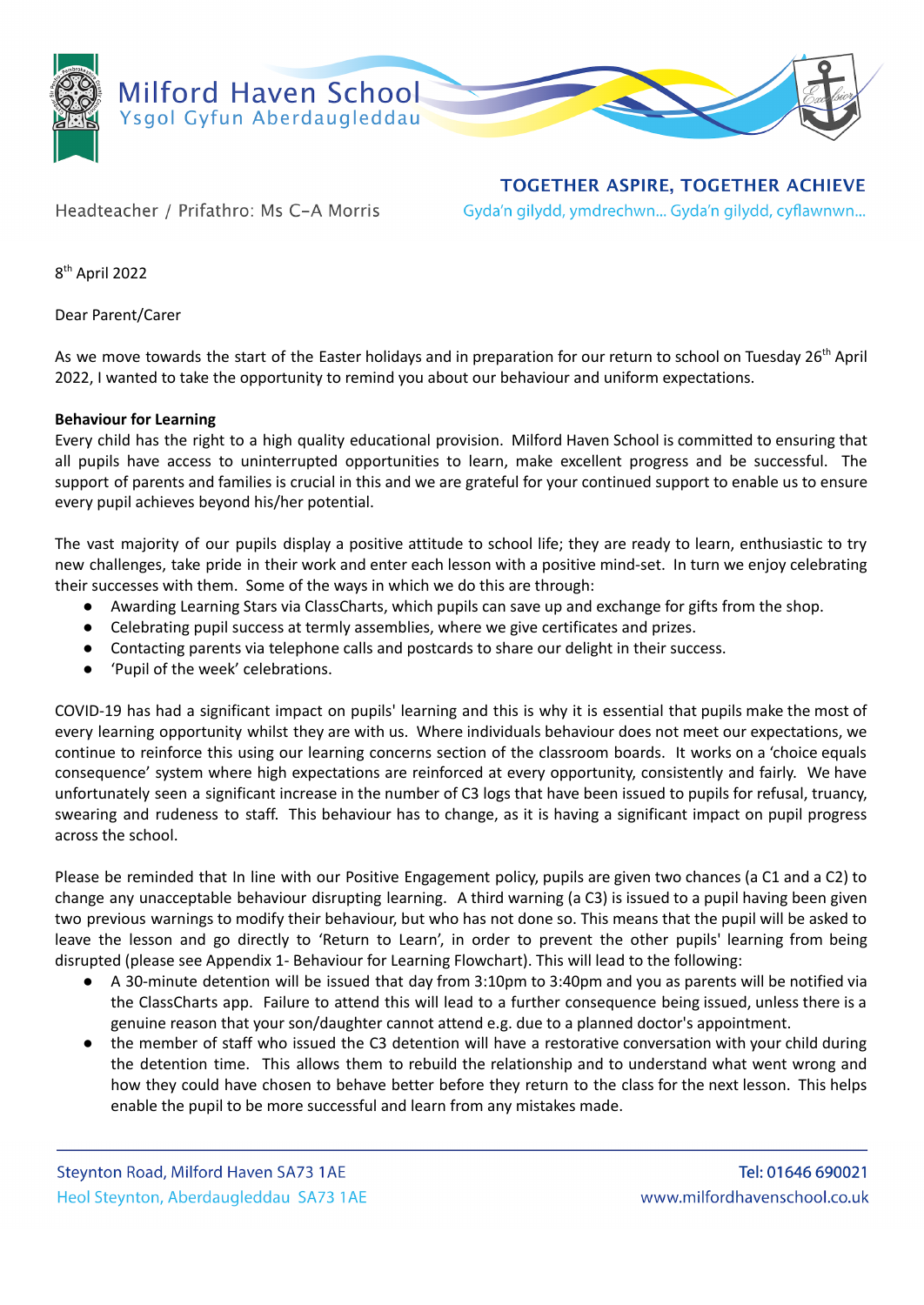● you will receive a phone call home from the classroom teacher so you can discuss the reason for the C3 being issued

If your child receives multiple C3 logs in a day then your son/daughter's Head of House and Achievement, the Engagement Officer linked to their House or their Additional Learning Needs (ALN) Key Worker will contact you (instead of the classroom teacher) about a further consequence following the poor behaviour choices that have been displayed in school.

We will not tolerate *any* disruption to learning. We expect pupils to be actively engaged in their learning, enabling pupils and staff to work in a caring, safe and secure environment. There are three simple rules we have in school **Ready-Respect-Safe** and these are displayed on each classroom door, as well as on the stars and concerns boards in each classroom.

## **Behaviour in the Community**

Pupils' behaviour to and from school and within the community is subject to the school's behaviour policy. Poor behaviour in such circumstances will be dealt with as if it had taken place in the school and the appropriate sanctions given.

## **Uniform**

Milford Haven School is an inclusive environment that believes in having high expectations for uniforms and appearance. School uniform is one way in which we can display the school's identity and values to the community. All students are therefore expected to wear the correct uniform at all times. As a school we believe that uniform is important, as looking smart contributes to a positive ethos. Some of the expectations identified are specifically related to issues of health and safety.

We have high expectations of all our pupils which includes personal appearance. School uniform puts everyone on an equal footing. It needs to be low cost, comfortable, easy to wash, suitable for work and conform to health and safety rules and to create a sense of belonging to the school community.

It is not acceptable for pupils to turn up to school in items which are not in line with the School's Uniform Policy. This causes an unnecessary demand on staff time. When pupils fully cooperate with our dress code, our staff can ensure that their time and effort is appropriately spent on creating an effective teaching and learning environment. Please be aware that your son/daughter will be issued with a C3 log if they turn up to school wearing incorrect uniform and a 30-minute detention will be completed on the same day. The support of parents and families is crucial in this and we are grateful for your continued support to enable us to ensure every pupil achieves beyond his/her potential.

A polite reminder that **hoodies, trainers and tracksuit bottoms are not to be worn in school** and that uniform jumpers must be worn as stated in our school prospectus and on our website. Can I also take this opportunity to remind you that school coats must be waterproof, however, then can be any colour or style.

\*Please note that summer uniform which includes plain black, knee-length tailored shorts - **NOT sports/PE shorts** and skirts which must be reasonable length with no slits are allowed from May half term.

We make no apology for being equally ambitious for every pupil in the school, irrespective of their background, prior attainment or additional needs. All decisions, conversations and actions are taken with the aim of achieving excellent learning for all, so pupils can thrive in a positive climate and be given the best chances for the future.

Yours faithfully

**Mr R Berry Deputy Headteacher**